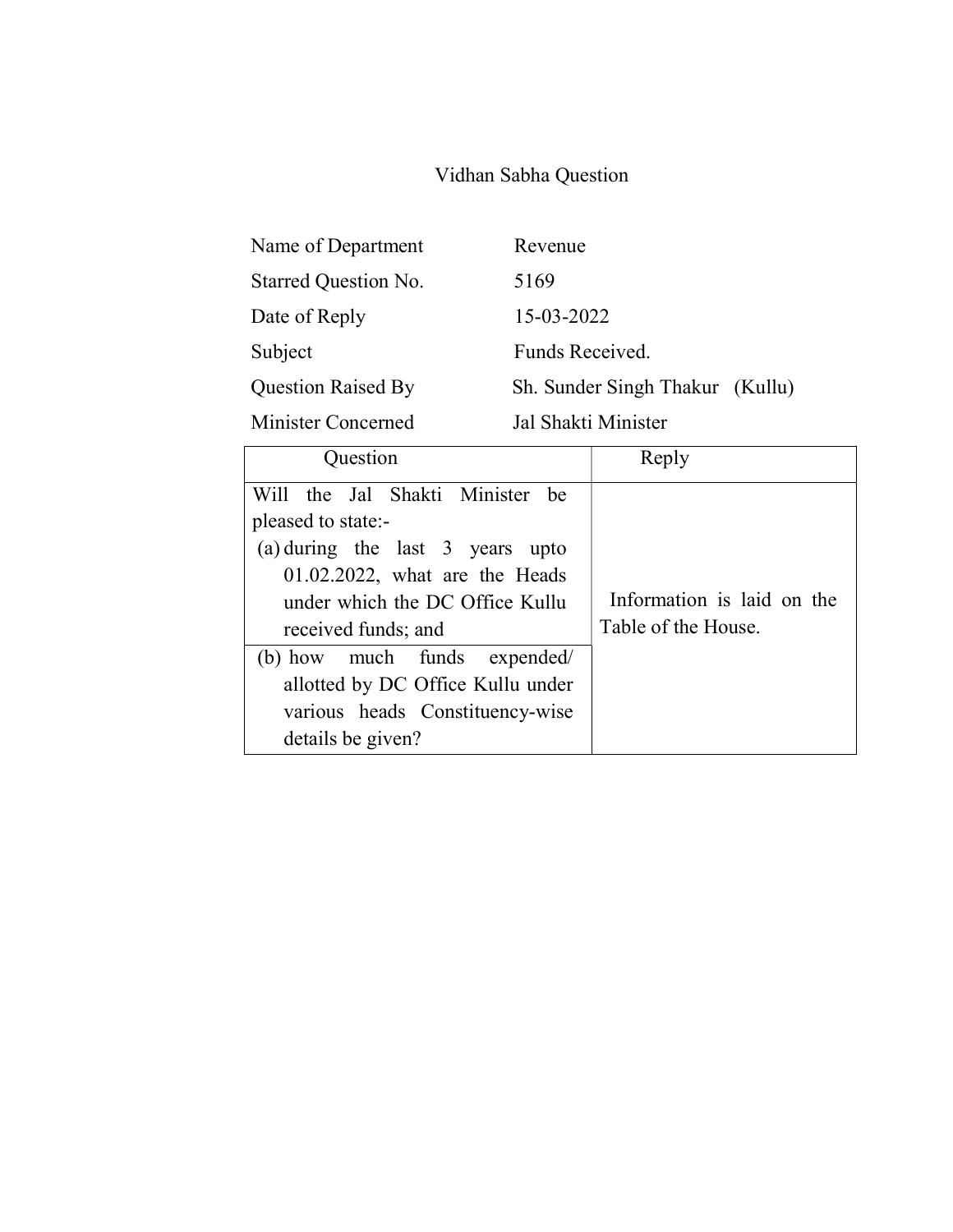Reply to the Starred Assembly Question 5169 regarding "Funds Received" asked by Sh. Sunder Singh Thakur, Hon'ble MLA Kullu is as under:-

(a) (i) During the last 3 years upto 01-02-2022 a sum of Rs. 43,96,00,000/- have been released by the Government under SDRF/NDRF. Year wise allocation is as under:-

| <b>Financial Year</b>     | Amount                |
|---------------------------|-----------------------|
| 2019-20                   | Rs. 19,05,00,000/-    |
| $2020 - 21$               | Rs. $10,00,00,000/$ - |
| 2021-22 (upto 01-02-2022) | Rs. $14,91,00,000/$ - |
| Total                     | Rs. 43,96,00,000/-    |

(ii) In addition to this, following funds have been released to Planning Cell of Distt. Kullu by the Government:-

(Rs. in crore)

| Item              | 2019-20        | 2020-21         | 2021-22         |  |
|-------------------|----------------|-----------------|-----------------|--|
| SDP<br>(Sectoral) | 8.1655         | 8.9773          | 9.8504          |  |
| Decentralized     |                |                 |                 |  |
| Planning          |                |                 |                 |  |
| <b>VKVNY</b>      | 6.00           | 2.00            | 7.20            |  |
| (Vidhayak Kshetra |                |                 |                 |  |
| Vikas<br>Nidhi    |                |                 |                 |  |
| Yojna)            |                |                 |                 |  |
| VMJS (Vikas mai   | 2.1420         | 2.7869          | 5.0224          |  |
| Jan Sahyog        |                |                 |                 |  |
| MMGPY (Mukhya     | 0.2104         | 0.2326          | 0.2552          |  |
| Mantri Gram Path  |                |                 |                 |  |
| Yojna)            |                |                 |                 |  |
| BASP (Backward    | 9.5501         | 10.8208         | 11.6153         |  |
| Area Sub-plan)    |                |                 |                 |  |
| <b>Total</b>      | Rs. 26.068 Cr. | Rs. 24.8176 Cr. | Rs. 33.9433 Cr. |  |

(b) Constituency-wise/ Sub Divisions-wise details of funds expended/ allotted by the D.C. Office Kullu under various Natural Calamities & Planning heads are at "Annexure- A & B".

\*\*\*\*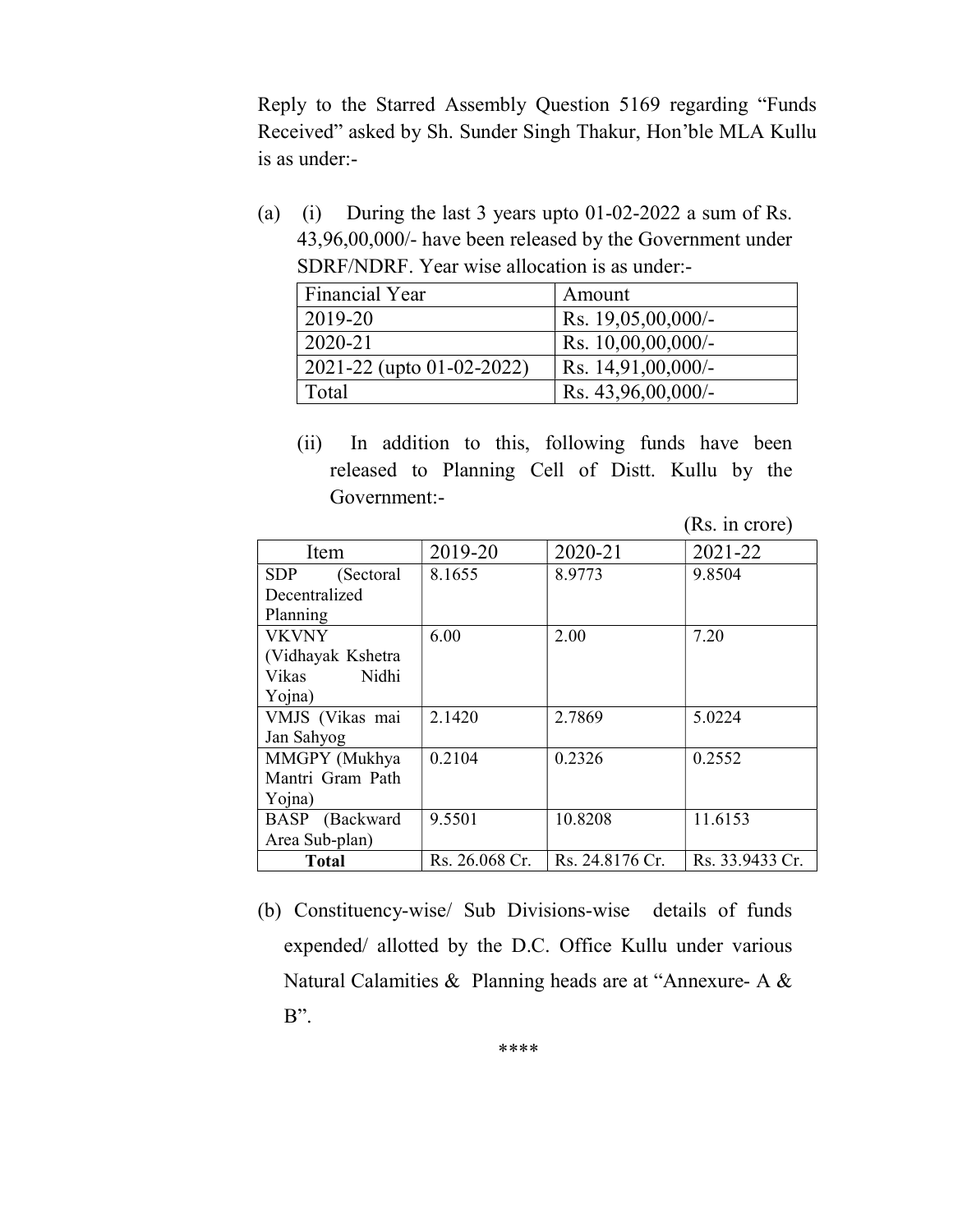## ANNEXURE-"A"

|     | <b>Constituency Wise Details Financial Year 2019 - 20</b> |                  |                          |                                                      |                  |                  |                                                                        |                  |                     |                     |
|-----|-----------------------------------------------------------|------------------|--------------------------|------------------------------------------------------|------------------|------------------|------------------------------------------------------------------------|------------------|---------------------|---------------------|
| SI  | 2245                                                      | 101              | 111                      | 113                                                  | 102 <sub>2</sub> | 80-102           | 106                                                                    | 109              | 193                 | <b>Total Amount</b> |
| No. | <b>SDRF/NDRF/</b>                                         | <b>Cash Dole</b> | Ex-gratia                | <b>Private</b>                                       | <b>Drinking</b>  | Search &         | Road                                                                   | <b>WSS</b>       | <b>Assistance</b>   | <b>Received</b>     |
|     | <b>Sub Head</b>                                           |                  |                          | <b>Houses</b>                                        | Water            | <b>Rescue</b>    | &                                                                      |                  | <b>Local Bodies</b> |                     |
|     | <b>Wise</b>                                               |                  |                          |                                                      |                  | <b>Equipment</b> | <b>Bridges</b>                                                         |                  |                     |                     |
|     | <b>Received</b>                                           |                  |                          |                                                      |                  |                  |                                                                        |                  |                     |                     |
| 01. | $2019 - 20$                                               | $30,00,000/-$    | 3,85,00,000/-            | 90,00,000/-                                          | $10,00,000/-$    | 1,90,00,000/-    | 5,00,00,000/-                                                          | 2,50,00,000/-    | 4,50,00,000/-       | 19,05,00,000/-      |
|     | Anni                                                      | --               | ,00,00,000/              | 25,00,000/-                                          |                  | 23,59,713/-      | 85,35,000/-                                                            | 4660000          | 1,64,90,000/-       |                     |
|     | <b>Banjar</b>                                             | $\overline{a}$   | 65,00,000/-              | $5,00,000/-$                                         | 5,50,000/-       | 22,05,934/-      | 2,06,45,000/-                                                          | 9080000          | 1,70,45,000/-       |                     |
|     | Kullu                                                     | 30,00,000/-      | 1,15,00,000/-            | 55,00,000/-                                          | 4,50,000/-       | 1,20,15,085/-    | 1,05,70,000/-                                                          | 9110000          | 68,35,000/-         |                     |
|     | <b>Manali</b>                                             | --               | 1,05,00,000/-            | 5,00,000/-                                           |                  | 24, 19, 268/-    | 1,02,50,000/-                                                          | 2150000          | 46,30,000/-         |                     |
|     | Total Amt.                                                | $30,00,000/-$    | $3,85,00,000/$ -         | $90,00,000/-$                                        | 10,00,000/-      | 1,90,00,000/-    | 5,00,00,000/-                                                          | 2,50,00,000/-    | 4,50,00,000/-       |                     |
|     |                                                           |                  |                          |                                                      |                  |                  | <b>Constituency Wise Details Financial Year 2020 - 21</b>              |                  |                     |                     |
| 02. | <b>Financial Year</b>                                     | 101              | 102                      | 80-102                                               | 106              | 109              | 111                                                                    | 113              | 193                 | <b>Total Amount</b> |
|     | 2020-21                                                   | <b>Cash Dole</b> | <b>Drinking</b>          | Search &                                             | Road             | <b>WSS</b>       | Ex-gratia                                                              | <b>Private</b>   | <b>Assistance</b>   | <b>Received</b>     |
|     |                                                           |                  | Water                    | <b>Rescue</b>                                        | &                |                  |                                                                        | <b>Houses</b>    | <b>Local Bodies</b> |                     |
|     |                                                           |                  |                          | <b>Equipment</b>                                     | <b>Bridges</b>   |                  |                                                                        |                  |                     |                     |
|     |                                                           | 3,00,00,000/-    | $\sim$                   | --                                                   | 1,00,00,000/-    | ⊷.               | $3,00,00,000/$ -                                                       | 1,50,00,000/-    | 1,50,00,000/-       | 10,00,00,000/-      |
|     | Anni                                                      | 50,00,000/-      | $\overline{\phantom{a}}$ | $\overline{a}$                                       | 31,90,000/-      | н.               | 1,05,00,000/-                                                          | 35,00,000/-      | 13,66,000/-         |                     |
|     | <b>Banjar</b>                                             | 70,00,000/-      | --                       | --                                                   | 18,80,000/-      | --               | 65,00,000/-                                                            | 35,00,000/-      | 74,95,000/-         |                     |
|     | Kullu                                                     | 1,00,00,000/-    | $\overline{\phantom{a}}$ | $\overline{a}$                                       | 4,70,000/-       | н.               | 65,00,000/-                                                            | 45,00,000/-      | 26,85,000/-         |                     |
|     | <b>Manali</b>                                             | 80,00,000/-      | --                       | --                                                   | 44,60,000/-      |                  | 65,00,000/-                                                            | 35,00,000/-      | 34,54,000/-         |                     |
|     | <b>Total Amt.</b>                                         | $3,00,00,000/$ - | --                       | $\overline{\phantom{a}}$                             | 1,00,00,000/-    | -−               | $3,00,00,000/$ -                                                       | $1,50,00,000/$ - | 1,50,00,000/-       |                     |
|     |                                                           |                  |                          |                                                      |                  |                  | Constituency Wise Details Financial Year 2021 - 22 (Up to 28 Feb 2022) |                  |                     |                     |
| 03. | <b>Financial Year</b>                                     | 101              | 102                      | 80-102                                               | 106              | 109              | 111                                                                    | 113              | 193                 | <b>Total Amount</b> |
|     | 2021-22                                                   | <b>Cash Dole</b> | <b>Drinking</b>          | Search &                                             | Road             | <b>WSS</b>       | Ex-gratia                                                              | <b>Private</b>   | <b>Assistance</b>   | <b>Received</b>     |
|     |                                                           |                  | Water                    | <b>Rescue</b>                                        | &                |                  |                                                                        | <b>Houses</b>    | Local               |                     |
|     |                                                           |                  |                          | <b>Equipment</b>                                     | <b>Bridges</b>   |                  |                                                                        |                  | <b>Bodies</b>       |                     |
|     |                                                           | 3,00,00,000/-    | 67,00,000/-              | $\sim$ $\sim$                                        | 1,00,00,000/-    | 50,00,000/-      | 5,32,00,000/-                                                          | 2,22,00,000/-    | $2,20,00,000/$ -    | 14,91,00,000/-      |
|     | Anni                                                      | 1,10,00,000/-    |                          | $\mathbf{u}$                                         | 38,50,000/-      | 6,40,000/-       | 1,80,00,000/-                                                          | 80,00,000/-      | 58,00,000/-         |                     |
|     | <b>Banjar</b>                                             | 20,00,000/-      |                          | --<br>--                                             | 21,90,000/-      |                  | 70,00,000/-                                                            | 50,00,000/-      | 97,50,000/-         |                     |
|     | Kullu                                                     | 1,10,00,000/-    |                          | $\overline{\phantom{a}}$<br>$\overline{\phantom{m}}$ | 31,00,000/-      |                  | 2,22,00,000/-                                                          | 82,00,000/-      | 44,50,000/-         |                     |
|     | <b>Manali</b>                                             | 20,00,000/-      |                          | --<br>$\sim$ $\sim$                                  | 8,60,000/-       |                  | 60,00,000/-<br>$\sim$ $-$                                              | 10,00,000/-      | $9,30,000/-$        |                     |
|     | <b>Total Amt.</b>                                         | 2,60,00,000/-    |                          | --<br>⊷.                                             | 1,00,00,000/-    | $6,40,000/-$     | $5,32,00,000/$ -                                                       | 2,22,00,000/-    | 2,09,30,000/-       |                     |